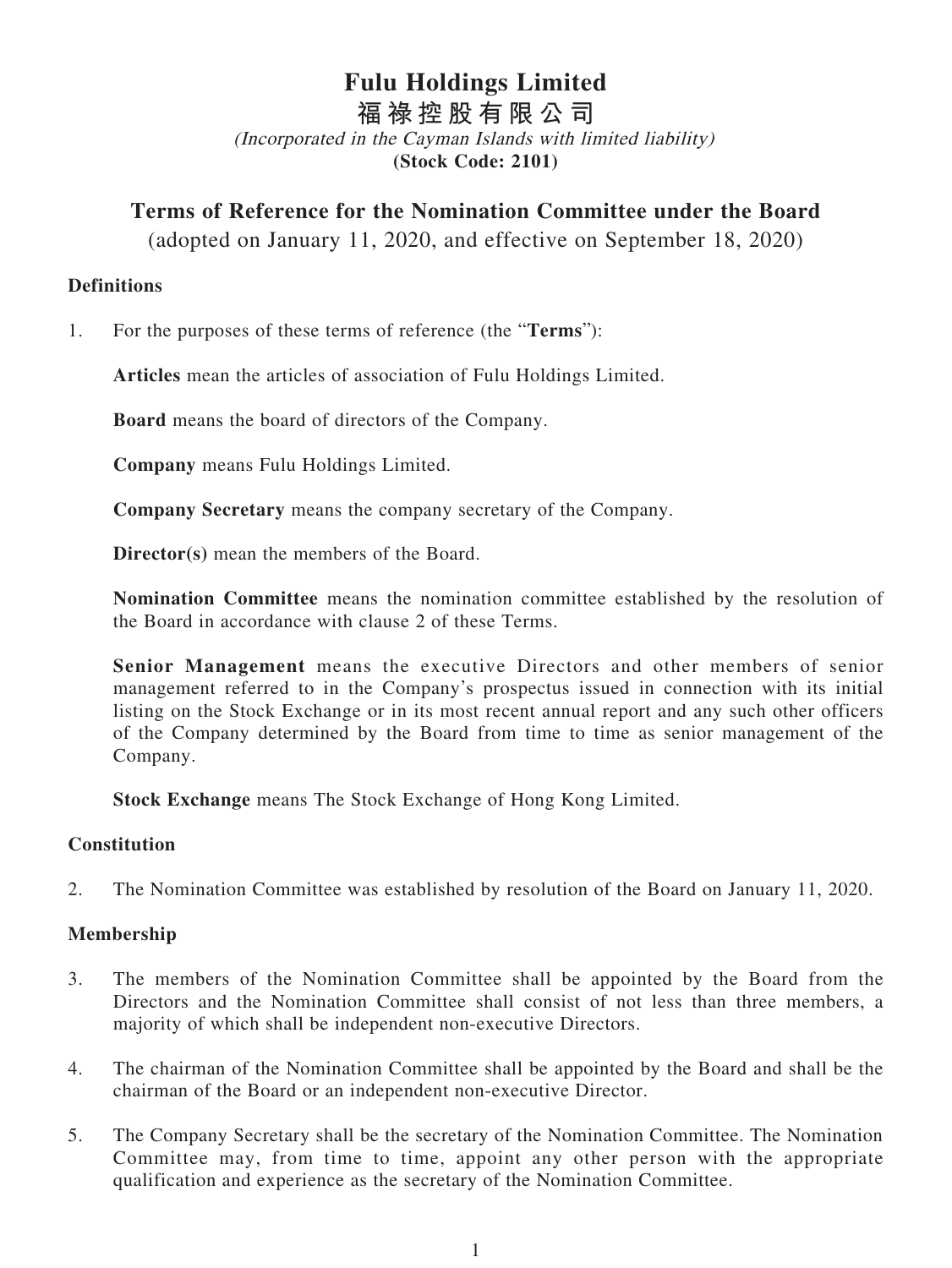#### **Frequency and convening of meetings**

- 6. Meetings shall be held at least once a year. The chairman of the Nomination Committee shall convene a meeting upon request by any member of the Nomination Committee.
- 7. Notice of any meetings shall be given at least 3 days prior to any such meeting being held, unless all members of the Nomination Committee unanimously waive such notice. Irrespective of the length of notice period, attendance of a meeting by a member of the Nomination Committee shall be deemed as a waiver of the requisite notice period by such member. An agenda and accompanying meeting papers should be sent in full to all members in a timely manner and at least 1 day before the intended date of a meeting of the Nomination Committee (or within such other period as agreed by its members).
- 8. The quorum for meetings of the Nomination Committee shall be two members. Members shall attend the meetings on site, or by telephone (or other similar communication equipment), as long as all attendants of the meeting are able to hear and talk among themselves during the meeting. Under such circumstances, the attendants shall be deemed as attending the meeting on site, counted in the quorum and entitled to vote.
- 9. Resolutions of the Nomination Committee at any meetings shall be passed by a majority of votes of the members of the Nomination Committee present. A resolution in writing signed by all members of the Nomination Committee shall be as valid and effective as if it had been passed at a meeting of the Nomination Committee duly convened and held.
- 10. The Senior Management is obliged to supply the Nomination Committee with adequate information in a timely manner, in order to enable it to make informed decisions. The information supplied by the Senior Management must be complete and reliable. Where a member of the Nomination Committee requires more information than those volunteered by the Senior Management, the relevant member of the Nomination Committee should make further enquiries as necessary. The Nomination Committee and each of its members shall have separate and independent access to the Senior Management.

## **Authority**

- 11. The Nomination Committee is authorized by the Board to investigate any activity within these Terms. It is authorized to seek any information it requires from any employee and all employees are directed to co-operate with any request made by the Nomination Committee.
- 12. The Nomination Committee is authorized by the Board to obtain external independent professional advice and to invite, recommend and guarantee the external persons with relevant experience and expertise to attend the meeting at the cost of the Company if the Nomination Committee considers this necessary. The Nomination Committee shall be provided with sufficient resources to discharge its duties. The Nomination Committee should take full responsibilities for establishing the selection criteria, selecting, appointing and setting the terms of reference for any external adviser who advises the Nomination Committee.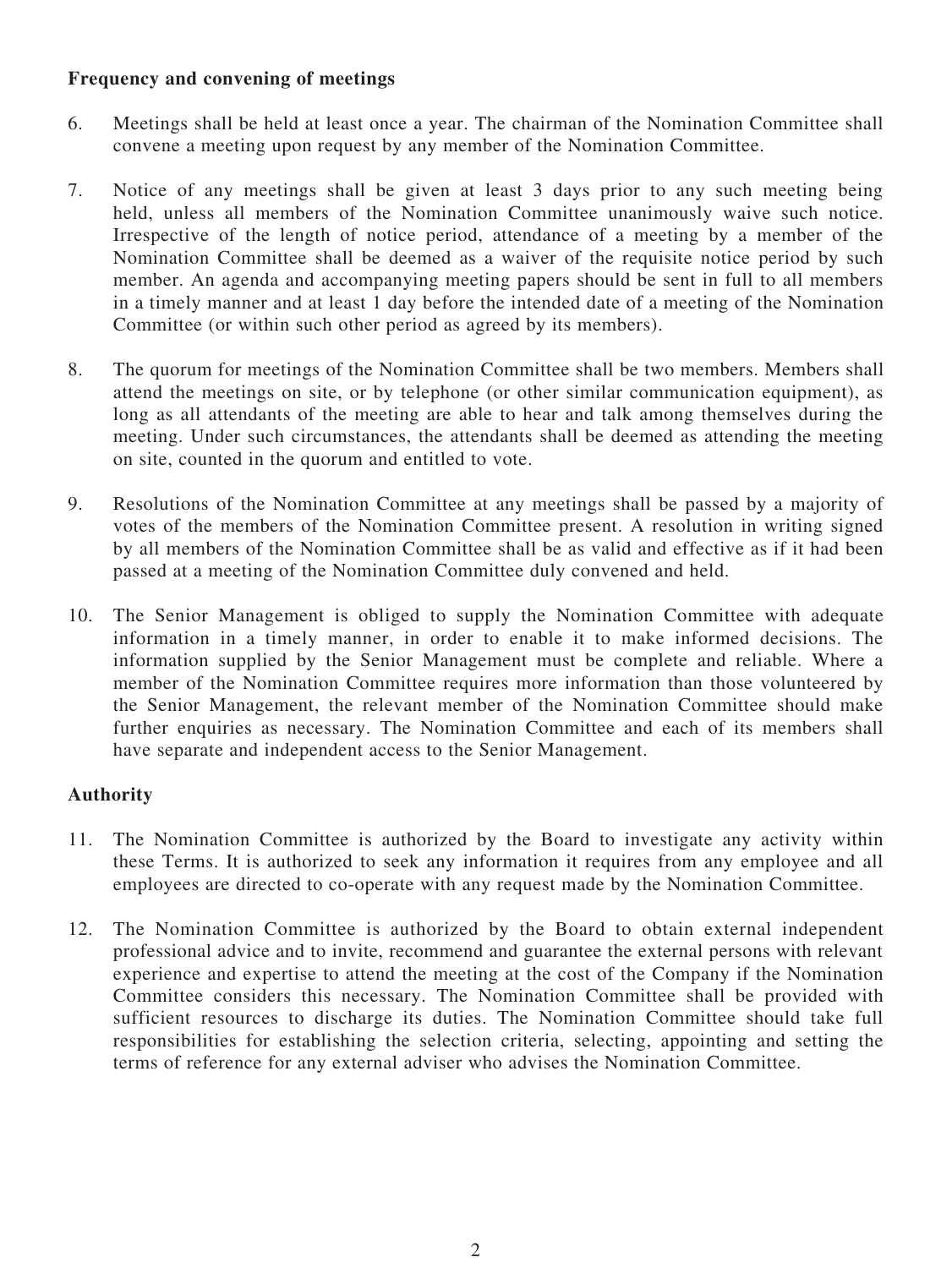#### **Duties**

- 13. The duties of the Nomination Committee shall include:
	- (a) reviewing the structure, size and composition (including the skills, knowledge and experience) of the Board at least annually and making recommendations on any proposed changes to the Board in line with the Company's corporate strategy;
	- (b) making recommendations to the Board on the appointment or re-appointment of Directors and succession plans for Directors, in particular, the chairman and the chief executive officer. The Nomination Committee shall make recommendations on the appointment of Directors with due regard to the diversity policy of the Company and in accordance with the challenges and opportunities faced by the Company;
	- (c) identifying individuals suitably qualified to become Board members and selecting and nominating the relevant individuals to serve as Directors or making recommendations to the Board on the selection and nomination of individuals for directorship;
	- (d) assessing the independence of independent non-executive Directors;
	- (e) before making any appointment recommendations to the Board, evaluating the balance of Directors based on (including but not limited to) gender, age, cultural and educational background or professional experience, and, in the light of this evaluation, preparing a description of the role and capabilities required for a particular appointment. In identifying suitable candidates, the Nomination Committee shall:
		- (i) use open advertising or the services of external advisers to describe intended candidates;
		- (ii) consider candidates from a wide range of backgrounds; and
		- (iii) consider candidates in terms of their merits and objective criteria, ensuring that the appointees devote sufficient time to the position;
	- (f) reviewing the time required to be devoted by the non-executive Directors annually. Performance evaluations should be used to assess whether the non-executive Directors are spending enough time in fulfilling their duties; and
	- (g) ensuring that the Directors receive a formal letter of appointment from the Board, setting out clearly what is expected of them in terms of time commitment, committee service and involvement in matters other than Board meetings.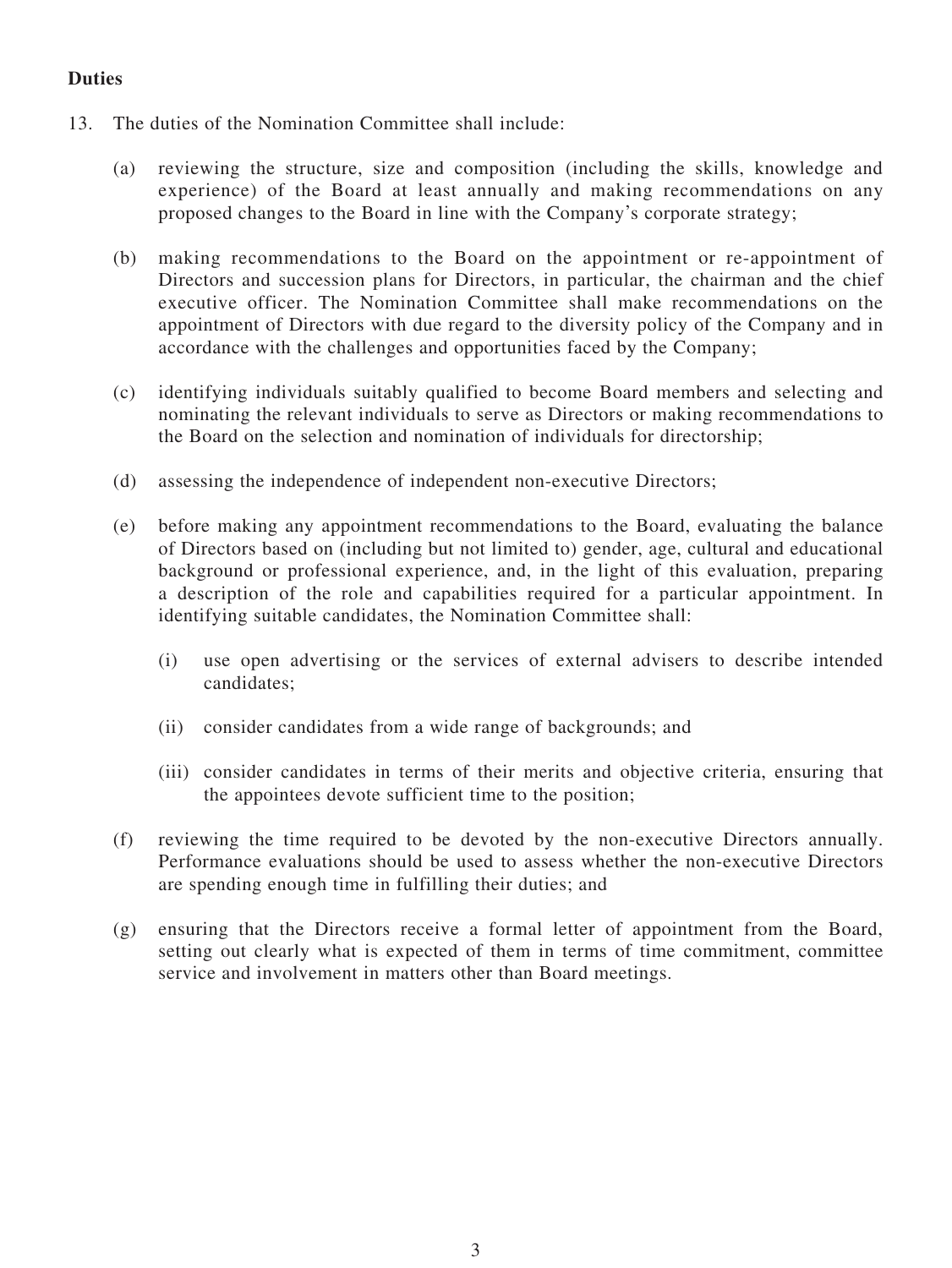- 14. The Nomination Committee shall also make recommendations to the Board concerning:
	- (a) formulating succession plans for both executive and non-executive Directors;
	- (b) assessing the independence of the independent non-executive Directors;
	- (c) membership of the Company's audit and remuneration committees, in consultation with the chairmen of those committees;
	- (d) the re-appointment of any non-executive Director at the conclusion of the specified term of office, having given due regard to his performance and ability to continue to contribute to the Board in the light of the knowledge, skills and experience required;
	- (e) the continuation in office of any Director who has reached the age of 70;
	- (f) any matters relating to the continuation in office of any current Director at any time, including any necessary suspension or termination of service of an executive Director as an employee of the Company subject to the provisions of the law and his service contract;
	- (g) the appointment of any Director as executive Director or other office, other than to the positions of chairman and chief executive officer, the recommendation for which shall be considered at the meeting of the Board;
	- (h) the measurable objectives for achieving diversity on the Board members. The Nomination Committee will take into consideration a number of factors, including but not limited to gender, age, cultural and educational background, or professional experience, as well as the Company's business model and specific needs; and
	- (i) handling any other matters related to the Nomination Committee in accordance with the instructions from the Board from time to time.
- 15. Recommendations made by the Nomination Committee to the Board shall be in compliance with the relevant provisions of the Articles.